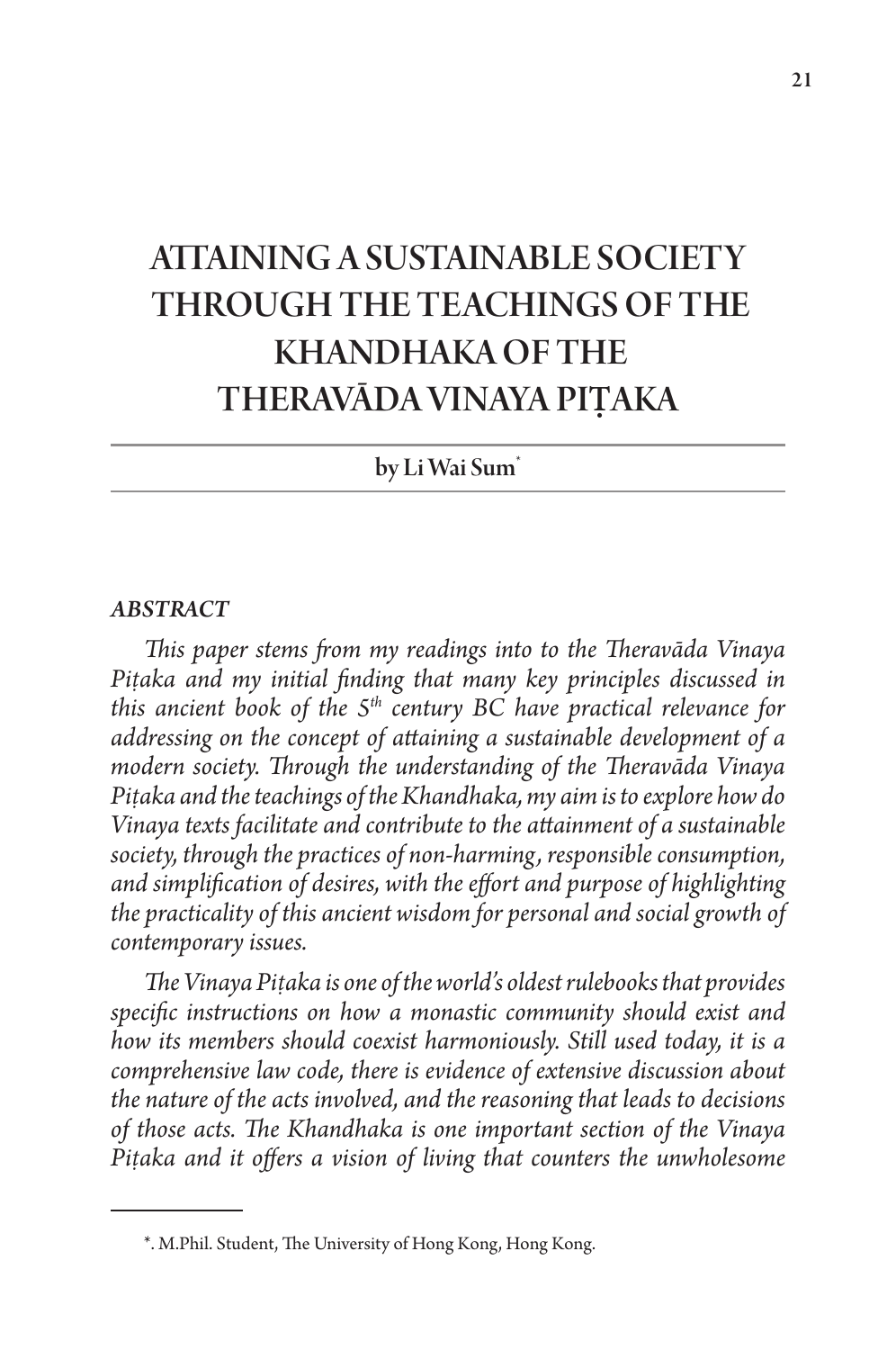*and unskilful ways to approaching life and interacting with the world and human communities. Following the rules implemented accordingly, it provides injunctions for further enactment of that unwholesomeness. Indeed, the teachings of the Khandhaka for exploring contemporary questions on a sustainable development of a society seems in tune with the Buddha's ancient purpose of formulating the precepts: "to better develop the entire Buddhist functionality, to make Buddhism as a whole more harmonious, happy, and tranquil, so that is more conducive to spreading the Buddhist faith, so that Buddhists may improve their lives, and so that, ultimately, Buddhists achieve the perfect life, that is, realization of the great ideal of 'perpetuating the Dharma and liberating sentient beings" (Kai, 2015, p.150).* 

*This paper proposes to undertake a study into the teachings of the Khandhaka, seeing it as, far from being simply an item of historical text for monastics, it also offers a vision of living for laymen with the proper attitudes of being careful about the whole range of products we acquire for our lifestyle and by consciously be responsible for the consumption of the things we do choose to exploit, and without harming to others. Therefore, this paper intends to provide directions for reflection on important issues facing in a community through the teachings of the Khandhaka, and to discuss with the main focus on the practice of nonharming, responsible consumption, and simplification of desires. The discussion will also be expanded on in the respective sections of the Khandhaka as the rules pertaining to the simplicity of food, lodging, and dressing. In addition, discussions will include the implications on how the teachings can meet with the relevance for today's materialism and consumerism, for the purposes of attaining a sustainable society that will help enrich the understanding of anyone who wishes to see why the Vinaya is worth studying and learning in our world today.* 

#### 1. INTRODUCTION

According to Buddhism, disputes and suffering emerge out of desires, hatred, and ignorance. To develop compromise, congruity, and harmony, it is fundamental to develop virtues and morality which are valuable and insightful, in both social and religious aspects would lead to sustainable improvement, as well as the development of the world. In any society, people make choices in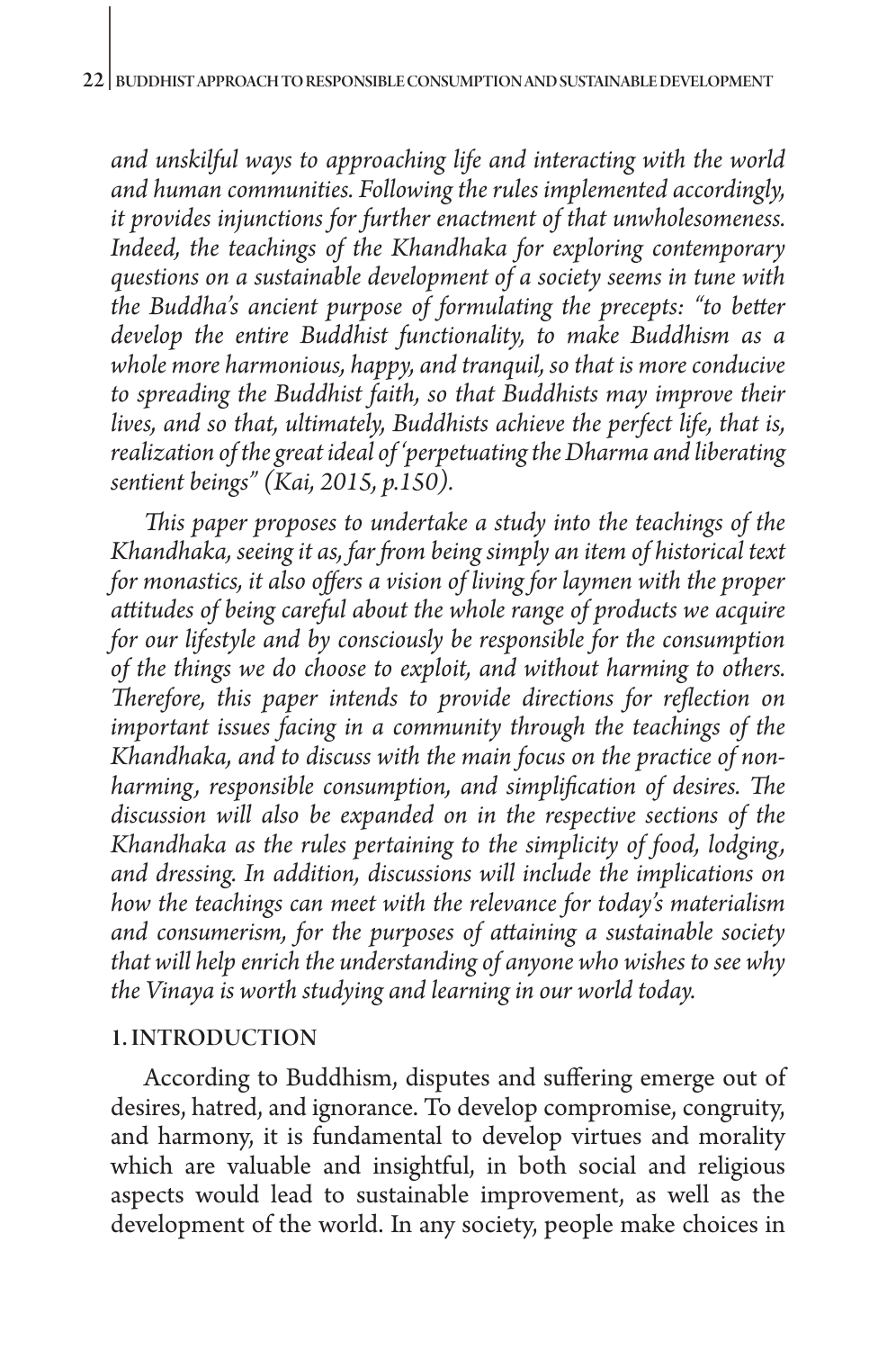different aspects every day, the factors of whether the choices we make are correct or not are determined by whether they will lead into happiness or suffering (Sraman, 2014, p.248). The teaching of the Buddha in the Middle Way is one of the primary teachings in Buddhism. The Middle Way comprises of eight righteousness, as seen in the Noble Eightfold Path. In tune with the Noble Eightfold Path, the understanding of the *Theravāda Vinaya* leads to a better understanding of social, political and economic issues. The teachings of the *Khandhaka* in the *Vinaya Piṭaka* is of imperative core values which provide guiding principles toward figuring out how to settle on appropriate decisions that will deliver outcomes which are beneficial to both the monastics, as well as the lay people, to live a full and meaningful life which is, perhaps, in both the ancient and present days.

This paper aims to examine and discuss the concept of sustainability from a context of specific teachings in the *Khandhaka*. It will discuss how the *Khandhaka* texts and the concepts of the sustainable development of society are inter-related, and how do the teachings of the *Khandhaka* be reflected and applied to the modern society in achieving sustainable development. In this paper, the discussion is confined to the particular areas relating to food, lodging, and dressing which are shown in the *Khandhaka*, these areas will be discussed in three subsequent sections for a more in-depth examination of its contemporary application as the practice of nonharming, responsible consumption, and simplification of desires.

## 2. INTERPRETATION OF THE BUDDHIST APPROACH TO SUSTAINABLE DEVELOPMENT THROUGH THE BASIC TEACHINGS OF THE BUDDHA

In Buddhism, there are three fundamental teachings relating to each phenomenon: suffering, impermanence, and non-self. Since each phenomenon is subject to dependent co-arising, they are also subject to ceasing. Therefore, Buddhism does not encourage clinging to any of these phenomena. As claimed by Kovács Gábor (2011, p.21), sustainable development for a Buddhist implies rather an inner spiritual quality which has to be realized by ongoing practice of virtues, wisdom and concentration. The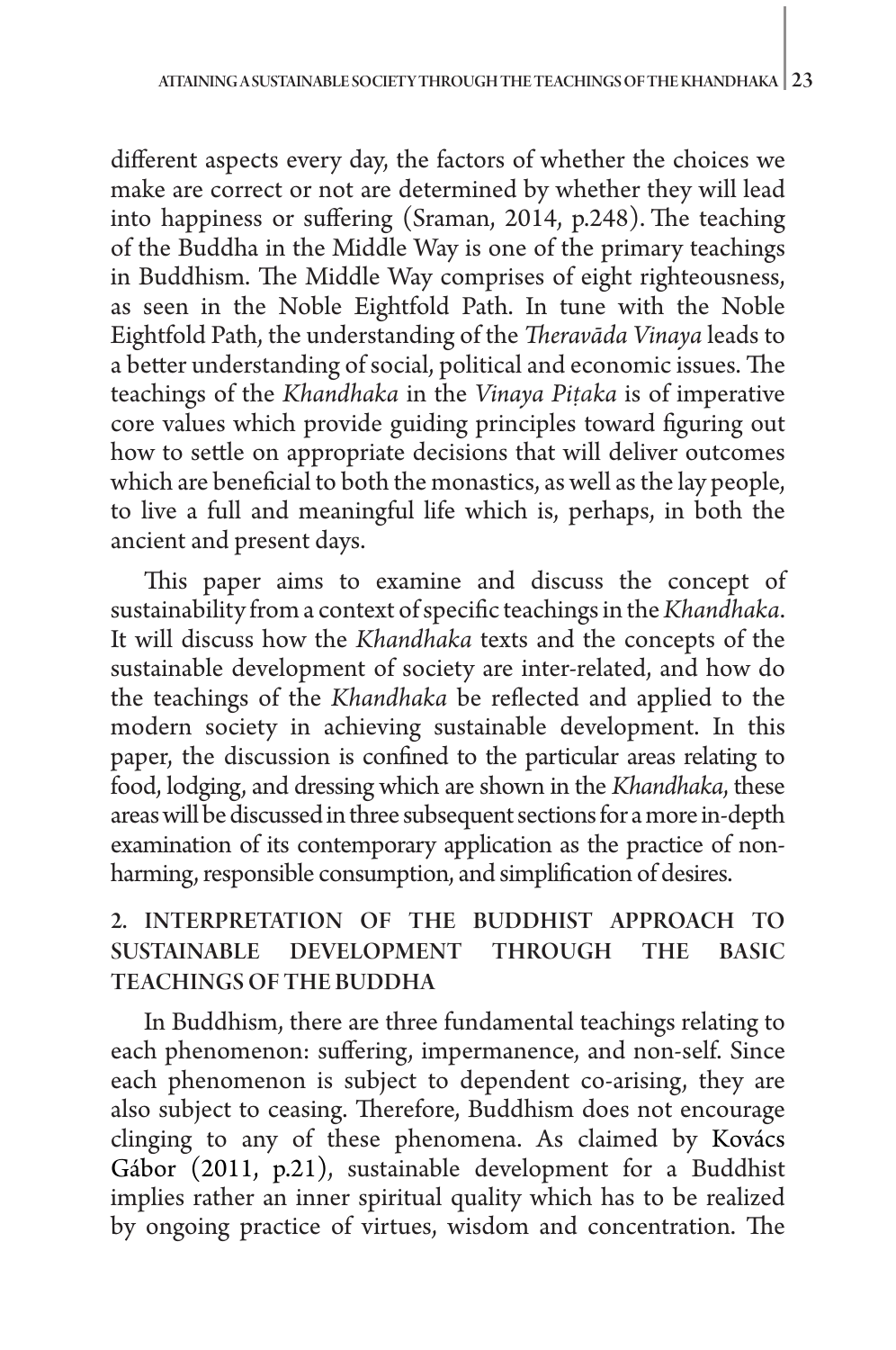three teachings above are so significant in the Buddhist teachings that they appear in the Pāli Canon repeatedly. The first factor, impermanence, is characterized in the discourses by the three stages of transitoriness: arising, existing and ceasing. As such, all phenomena are impermanent. This means that clinging to any phenomena which are impermanent lead to unhappiness. Because individual seeks happiness from the impermanent things he or she always meets with suffering. The second factor, suffering, refers to unsatisfactoriness, sorrow, and pain. Since every phenomenon is impermanent, it cannot be made as a basis for obtaining true happiness and satisfactory experience. As the discourses point out, whatever is impermanent that is unsatisfactory. Therefore, for those who misconceive these basic teachings are likely to end up in greed, brutal competition, and conflicts, in the pursuit of their social and economic goals. The third factor, non-self, arises from the suffering of every phenomenon, there is nothing which can be recognized as permanent or self as an I in nature, since this an I is always subject to change, to decay, and to cease.

Since the modern idea of sustainable development of a society requires an ongoing procedure of achieving economic and societal improvement, and it assumes and believes the development should be constantly in progress. Therefore, it is argued that the modern worldview of implementing 'sustainable development', solely based on the Buddhist worldview which rejects the notion of permanency, can't be accomplished.

### 3. THE TEACHINGS OF THE KHANDHAKA AND THEIR CONTEMPORARY APPLICATIONS

The *Vinaya*, which consists of three parts: the *Suttavibhaṅga*, the *Khandhaka*, and the Parivāra, which governs and regulates the conducts of the Bhikkhus (Akira, 1990, p.71). The name *Khandhaka,* means "mass, multitude" and is used in the names for the 22 chapters of part of the *Vinaya*. The *Khandhaka* is divided into two parts: *Mahāvagga* "great division" and the *Cullavagga*, "small division" (*Hinüber 1996, p.16).*

In order to achieve a sustainable society, the wellbeing of the present generation and the future generation are key components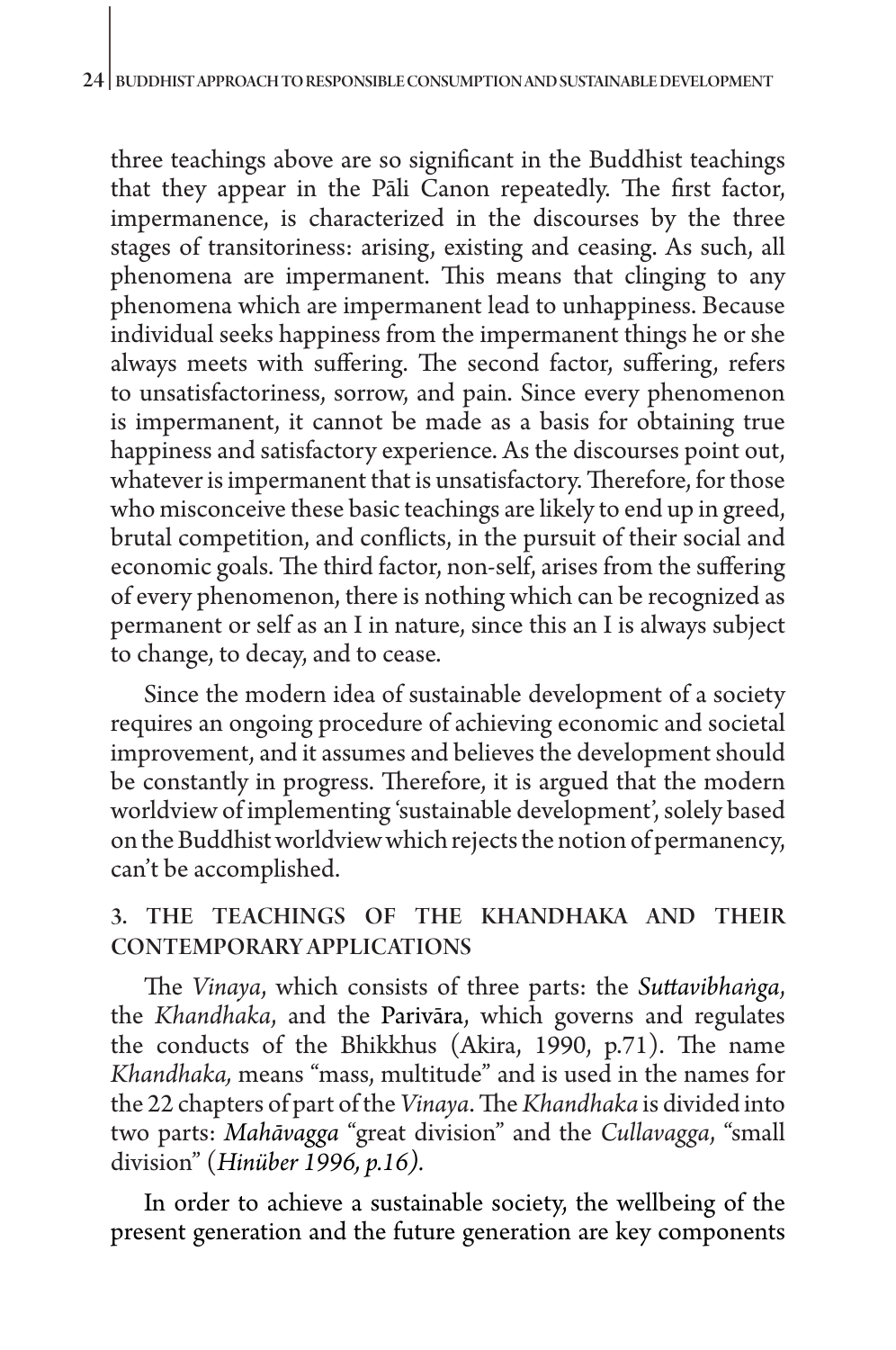for great consideration (Yamamoto, 2010, p.136). Due to the vast content of the text, the following discussion will be confined to the aspects of food, lodging, and dressing. This paper aims at demonstrating a clear approach, as reflected in the *Khandhaka*  chapters, towards good moral quality, happiness, and positive procurement, where each individual is recognized himself the personal and social responsibility, for the sake of himself and for others.

#### 3.1. Practice of non-harming

In the *Khandhaka*, there are some implications for the ways to achieving sustainable development through the practice of nonharming. On the consumption of food, in the *Mahāvagg*a, there is a rule that explicitly states, "Monks, there should be no inciting (anyone) to onslaught on creatures. Whoever should (so) incite, should be dealt with according to the rule"(Mv.V.10.10, p.259). Moreover, since killing with intent is prohibited, the Buddha encouraged the consumption of meat shall meet with three respects as : not seen, heard or suspected (Mv.VI.31.14, p.325).

Moreover, there are specific rules regarding the prohibition of consuming certain kinds of meat. In the *Mahāvagga*, it states, *"*Monks, you should not make use of human flesh. Whoever should make use of it, there is a grave offence. Nor, monks, should you make use of flesh without inquiring about it. Whoever should (so) make use of it, there is an offence of wrong-doing (Mv.VI.23.9, p.298). Furthermore, it states that "One should not consume elephant flesh…horse flesh…dog flesh…snake flesh…lion flesh…tiger flesh…leopard flesh…bear flesh…hyena flesh. Whoever should do so: an offense of wrong doing" (Mv.VI.23.10-15, p.299).

Not only consuming meat killed on purpose is an offense of wrong doing but also hurting the animals is also prohibited. In the *Mahāvagga*, it states, "Monks, you should not catch hold of cows by their horns, nor should you catch hold of them by their ears, nor should you catch hold of them by their dewlaps, nor should you catch hold of them by their tails, nor should you mount on their backs. Whoever should (so) mount, there is an offence of wrongdoing. Nor should you touch their privy parts with lustful thoughts. Whoever should (so) touch them, there is a grave offence. Nor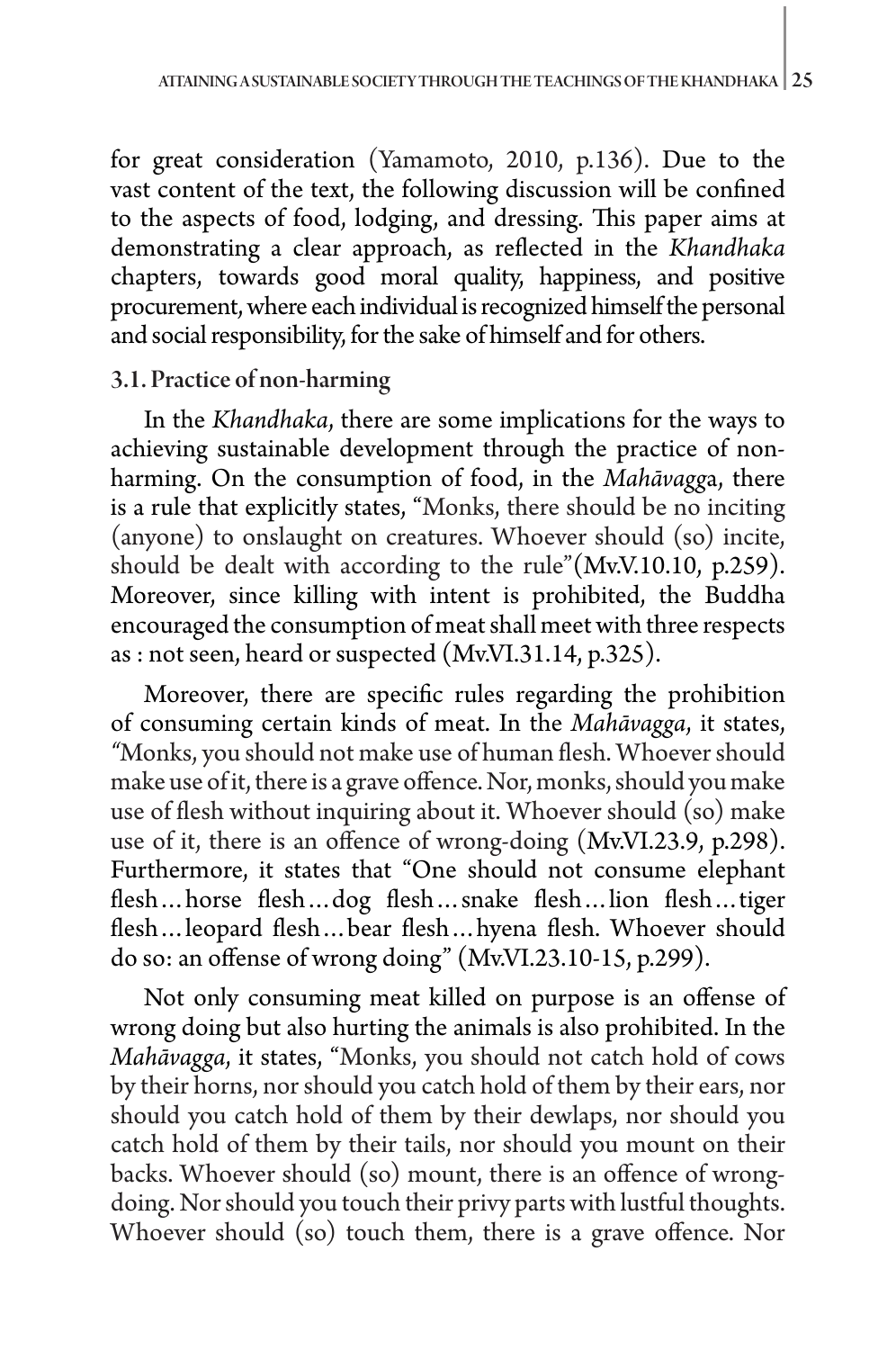should you kill young calves. Whoever should kill them should be dealt with according to the rule" (Mv.V.9.3, pp.254-255).

Furthermore, the practice of non-harming is extended to the protection of small living creatures. In the *Cullavagga*, the Buddha allows the use of a water strainer which is one of the primary requisites for Bhikkhus (Cv.V.13.1, p.162). As states in the *Pacittya*  20 and 62, the main functions of using a water strainer are not only to provide clean water but also to protect small living beings in the water from being harmed. Moreover, in the *Cullavagga*, there is another rule implying the protection of living creatures: "…Whoever returns last from alms-going in the village, if there is left-over food and he wants it, he may eat it. If he does not want it, he should throw it away where there are no crops to speak of or drop it in water where there are no living creatures to speak of" (Cv.VIII.5.2-3, pp.302-303).

The *Khandhaka* concerning the practice of non-harming is also reflected in the utilization of materials for lodging purpose. In the *Mahāvagga*, there are prohibitions against the use of extensive creature skins and cow-hide: "Monks, large hides should not be used: a lion's hide, a tiger's hide, a panther's hide. Whoever should use (any of these), there is an offence of wrong-doing"(Mv.V.10.6, p.257); *"*Nor, monks, should a cow-hide be used. Whoever should use one, there is an offence of wrong- doing. Nor, monks, should any hide be used. Whoever should use one,

In the aspects of dressing and personal hygiene, the spirit of the practice of non-harming for the protection of the environment can also be seen in the rules pertaining to the use of natural resources encouraged by the Buddha. Instead of using soap for washing the body, Bhikkhus are encouraged to use an unscented natural powder called chunam. In the *Mahāvagga*, it states, "I allow, monks, for one who has itch or a small boil or a running sore or an affliction of thick scabs or for one whose body smells nasty, chunams as medicines; for one who is not ill dung clay, boiled colouring matter. I allow you, monks, a pestle and mortar" (Mv. VI.9.2, p.274). According to the Commentary, Bhikkhus are allowed to use chunam or other natural resources such as dung, and clay for personal hygiene.

Although the use of natural resources is encouraged during the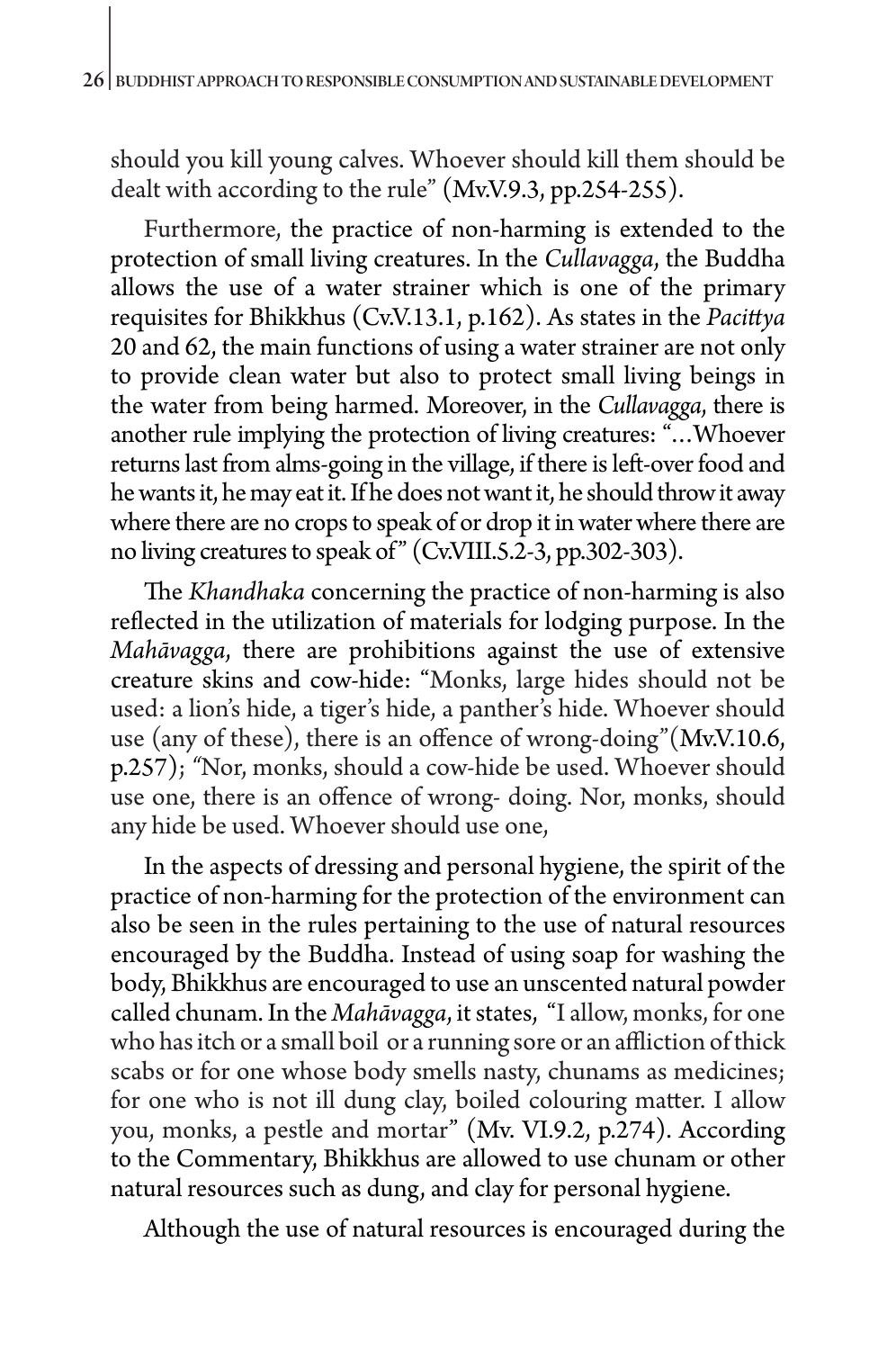time of the Buddha, a leather footwear embellished with lion skin, tiger skin, panther skin, otter skin, cat skin, squirrel skin, or flying fox skin is not allowed (Mv.V.2.4, p.247). For the purpose of fully utilized an item, the Commentary states that if one removes the offensive part of the footwear, one is allowed to wear what remains.

The concept of the practice of non-harming is extended to the settlement of Community transaction issues, in the manner of trust, unity, and harmony. At the times of the Buddha, when a Community adheres to the correct forms in its transactions, it shows that it deserves the trust of its fellow Communities. Thus, adherence to the correct forms is not a mere formality, it is a way in which Communities earn trust from one another. In the Cullavagga, it states that a duty-issue or a Community transaction is settled by means of one principle: face-to-face  $(Cv.IV.14.34, p.140)^1$ , of what constitutes a valid transaction divides this principle into two broad factors: 1) the transaction must be in accordance with the Dhamma, which means the Community follows the proper procedure in issuing a statement, and it must be united, which means the Community issuing the statement is qualified to do so.

In the modern sense, we can learn from the rule of making transactions legally, acting under the law, and without depriving any interest of other parties, that means the relationship among different parties is based on genuine and mutual trust. Modern people can also learn from the *Cullavagga* in settling issues, since the Community issues and transactions are settled through the direct face-to face means, and the justification of the settlements are in accordance with the dhamma and morality, it shows that people are intended to seek solution genuinely and sincerely during the process. In contrast to the modern society, people tend to settle disputes through advanced technology, for instance, conversations

<sup>1.</sup> The term "face-to face" refers to a way of dealing with issues with: the Community, the Dhamma, the Vinaya, and the individuals: with the Community: the full number of bhikkhus competent for the transaction has come, if the consent of those who should send consent has been conveyed, if those who are present do not protest---Mv.IX.3.6; with the Dhamma, the Vinaya: when the issue is settled by means of the Dhamma, the Vinaya, the Teacher's instruction; with the individuals: both whoever quarrels and whoever he quarrels with, opposed on the issue, are present (Cv.IV.14.16, p.125).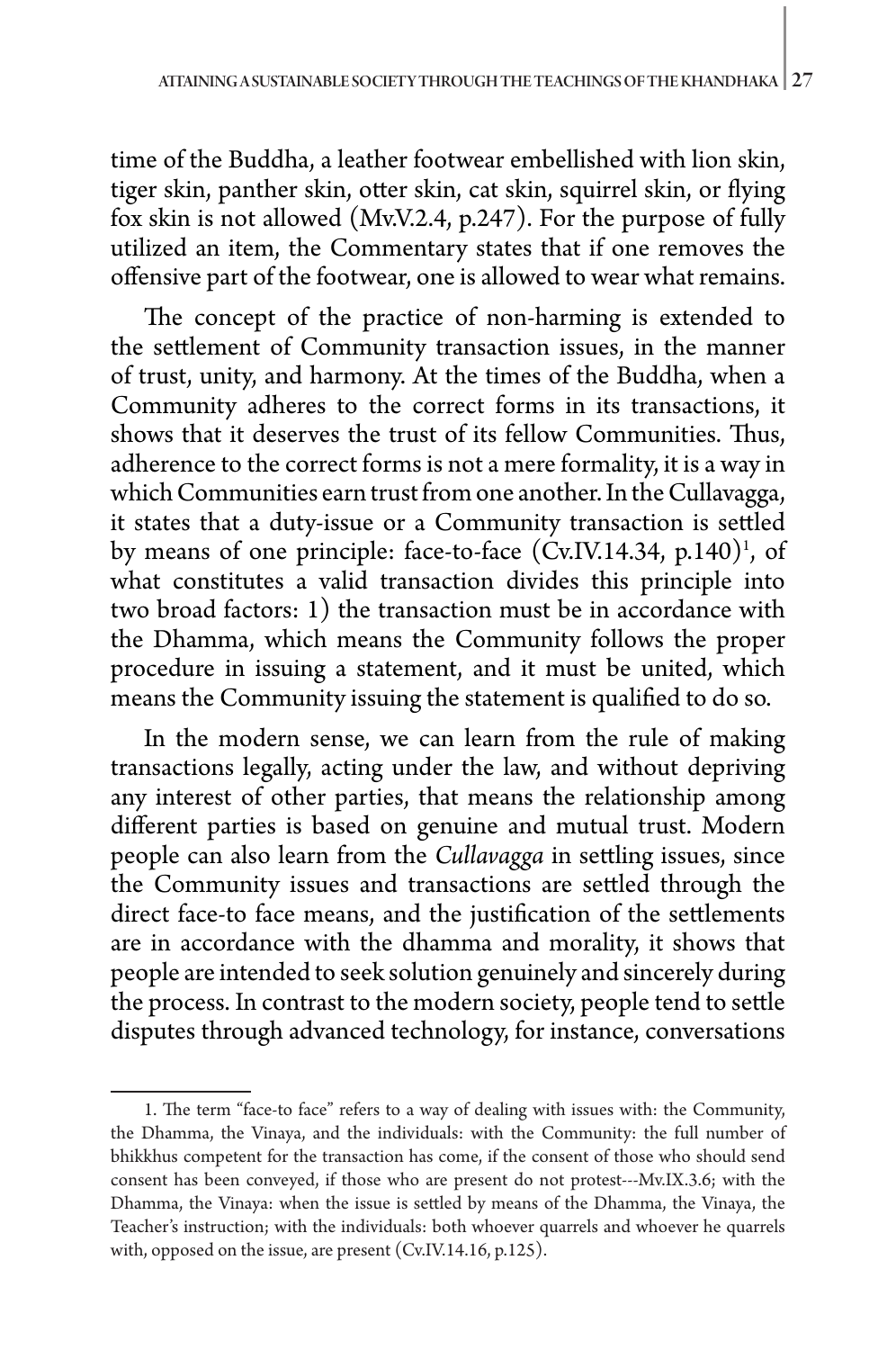over the internet or putting the issues to the courts; it implies that those people often tend to seek absolute victory over the other party, based on legal and administrative techniques. Therefore, in this sense, disputes and conflicts over a range from small companies to different countries are unlikely to be diminished, and perhaps neither a sustainable society nor an everlasting world peace can be achieved.

Since the development of compassion and loving-kindness are fundamental teachings in Buddhism, it can be achieved through the practice of non-harming to others. Being compassionate to others in actions of body, speech and mind help to create harmony among societies. Since the upmost aim of Buddhism is the eradication of suffering, numerous authors affirmed the importance of fulfilling non-harming business activities, for instance, law enforcement against child labour, therefore the next generations from the developing countries can be able to receive education, and not profit-maximization in order to create a healthier atmosphere among societies (Sree, 2014, p. 248). In tune with the statement of P.A. Payutto (1992), he emphasizes that decent wellbeing is indispensable for spiritual perfection, it means that the basic needs of human beings must be met, and they must be satisfied exclusively by proper and non-harming labour. Therefore, appropriate wellbeing ensured honest work is not just for the necessary basis, but also a necessity for sustainable inner development which is an ongoing spiritual perfection towards the eradication of suffering.

In order to achieve a sustainable society, to live in harmony with animals and the environment should also be well considered. In the *Mahāvagga*, not only killing with intent is prohibited but also consuming meat in a moderate approach of not seen, heard or suspected is always encouraged by the Buddha (Mv.VI.31.14, p.325). Throughout the *Khandhaka* texts, we can find that the implementation of the rules by the Buddha is associated with friendliness to the environment, he encouraged his disciples to utilize natural materials instead of using those which may be harmful to the environment. Furthermore, protection and respect of living beings, from the small living creatures in the water to the huge animals in the forest, are also emphasized. The rules pertaining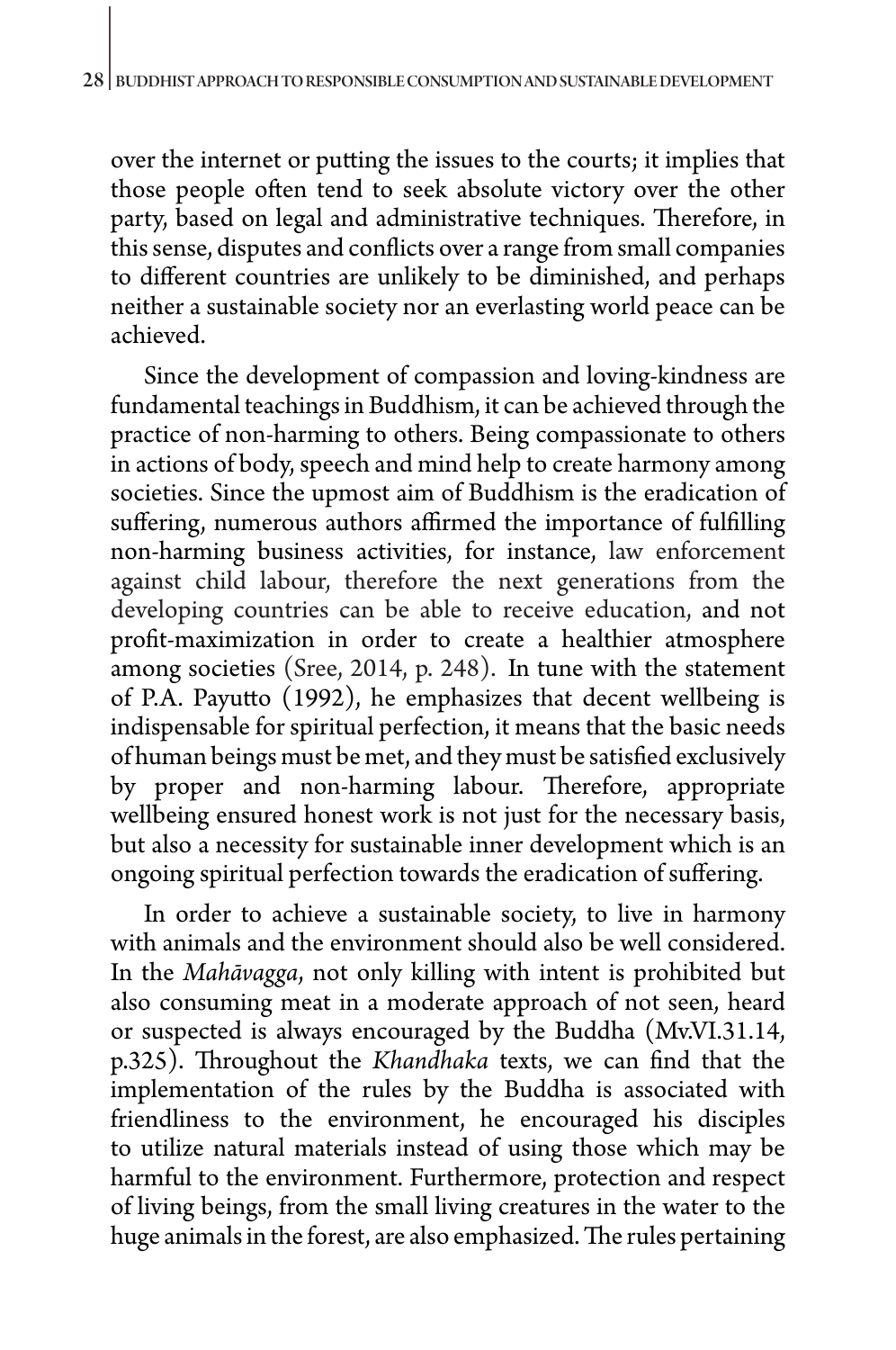to the protection and respect of the animals from being deprived of extinction which helps to sustain a healthy ecosystem which is also important and beneficial to the human world. In addition, the protection of living beings is a way for the practice of compassion and loving-kindness, which is crucial to our spiritual development.

#### 3.2. Responsible consumption

In the *Khandhaka*, there are rules pertaining to the consumption of food, of lodging material, and of dressing which are of contemporary relevance and modern application through responsible consumption.

*Ṭhānissaro* Bhikkhu states the attitude and reasons for the consumption of food taken by Bhikkhus are for rational purposes which is satisfy their basic human needs: that is a Bhikkhu takes his almsfood simply for the survival of the body, for the support of his holy life rather than for beautification nor any sensual pleasure. Therefore, a Bhikkhu contemplating: "Thus will I destroy my old feelings (of hunger) and not create new feelings (from overeating). I will maintain myself, be blameless, and live in comfort" (Ṭhānissaro, 2013). In the *Khandhaka*, this concept was further developed and extended to the allowance of eating and picking up the food while it has been falling during the course of being presented (Cv.V.26, p.184). This allowance is granted because it represents the way of the relinquishment made by the benefactors and it implies that the receiver should have a responsibility to fully consume and to utilize anything given by the benefactors.

In the *Cullavagga*, the Buddha allows five lodgings simply on dwelling and protection purposes, they are a dwelling, a barrelvaulted building, a multi-storied building, a gabled building, and a cell (Cv.VI.1.2, p.205). In the *Khandhaka*, there are rules concerning the effective use of lodging materials which were originally prohibited by the Buddha. There are exception to the use of a dais, a throne, or anything covered with cotton batting which are originally prohibited if the legs of the furniture are cut down to the proper length; fierce animal decoration have been removed in a throne and if a cotton-batting blanket has combed out into cotton down and has made into pillows respectively (Cv.VI.2.6, p.210). In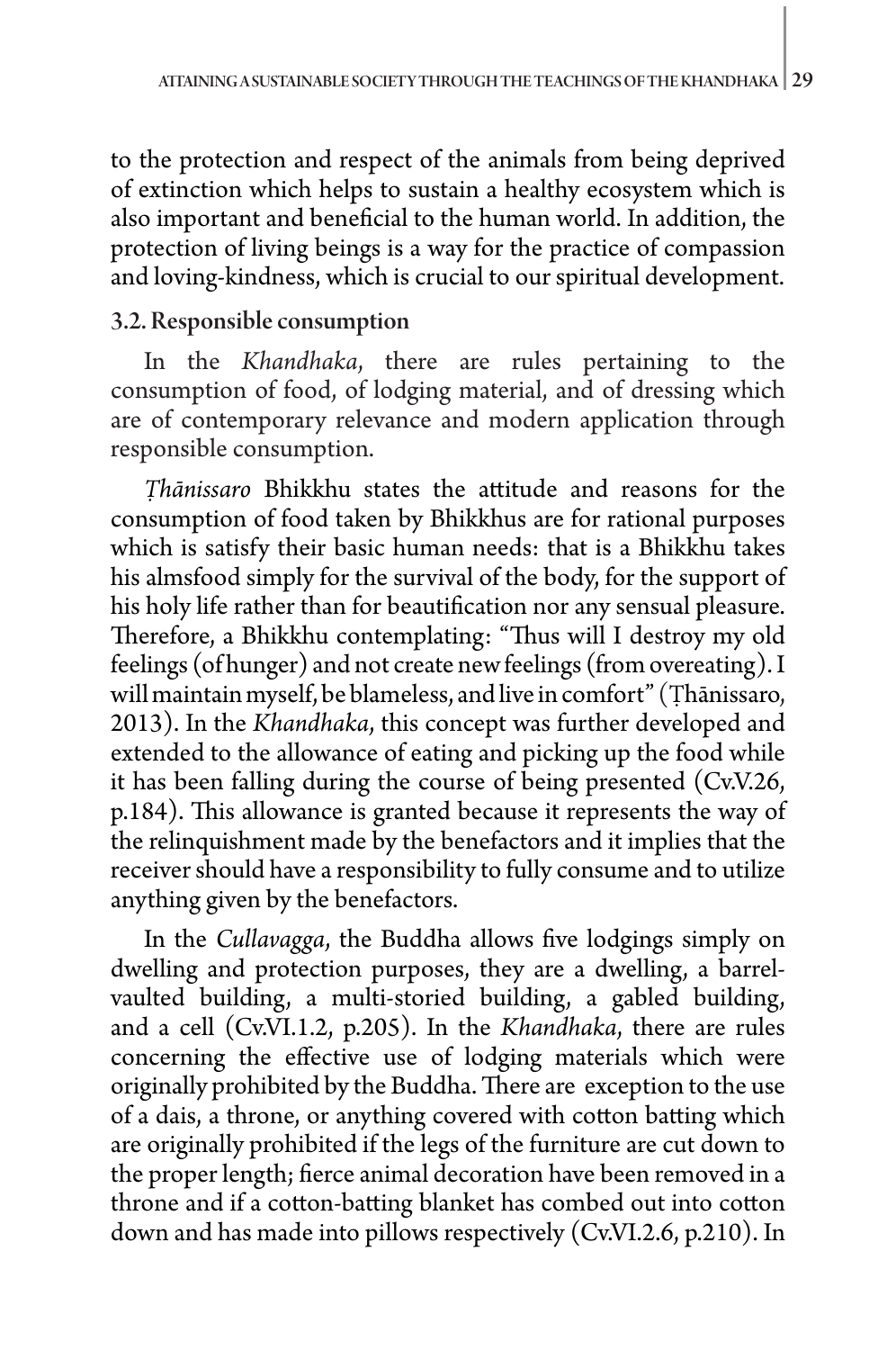addition, according to the *Mahāvagga*, if the unallowable remaining of furnishings are made into floor coverings may also be allowed (Mv.V.10.5, p.257). In other words, these prohibited luxury items should be used only after they have been converted into something more practical and appropriate. In the Cullavagga, it also allows that if for those items which cannot be converted into a more appropriate way, they can be exchanged for other objects which are profitable and useful (Cv.VI.19, p.245). Another application shows that the hut should be dismantled due to inappropriate construction, in a way that the building materials should be used again, and the offender of the inappropriate construction is responsible to take back the materials belong to him (Ṭhānissaro, 2013). Therefore, as seen in the above rules, the Buddha did not make a sharp prohibition as a whole, rather he was lenient by granting allowances on those parts which can be reused, as much as they can be.

This concept can also be found in the aspect of dressing in the Khandhaka. There are rules concerning self- responsibility of keeping one's robe in good condition and in good repair. In the *Mahāvagga*, it states that a candidate for ordination must have a set of robes before admitting to the Community, once the candidate is ordained, he is expected to keep his robes in good condition and to take certain measures to repair them, and to replace them if they get worn after use (Mv.I.70.2, p.115). The functions of using a robe cloth are simply to counteract cold, heat, touches of flies, wind, sun, and retiles, and is simply to cover the bodily parts that cause shame, again, rather than for the purposes of beautification nor sensual pleasure (*Ṭhānissaro,* 2013).

To repair and to utilize fully a robe is highlighted in the *Khandhaka*. In the *Mahāvagga*, one is encouraged to get as much as patching materials as needed from a cast-off cloth. In the *Mahāvagga*, it lists out five means of repairing cloth , they are, patching, stitching, folding, sealing and strengthening (Mv.VIII.14.2, pp.412-413). It reflects that full utilization of robes is encouraged and emphasized. A new robe would be used for replacement only when it is no longer repaired.

The rules set for responsible consumption of robe materials through sharing and giving are also implemented. In the *Mahāvagga*, it states that if a group of Bhikkhus enters a charnel ground to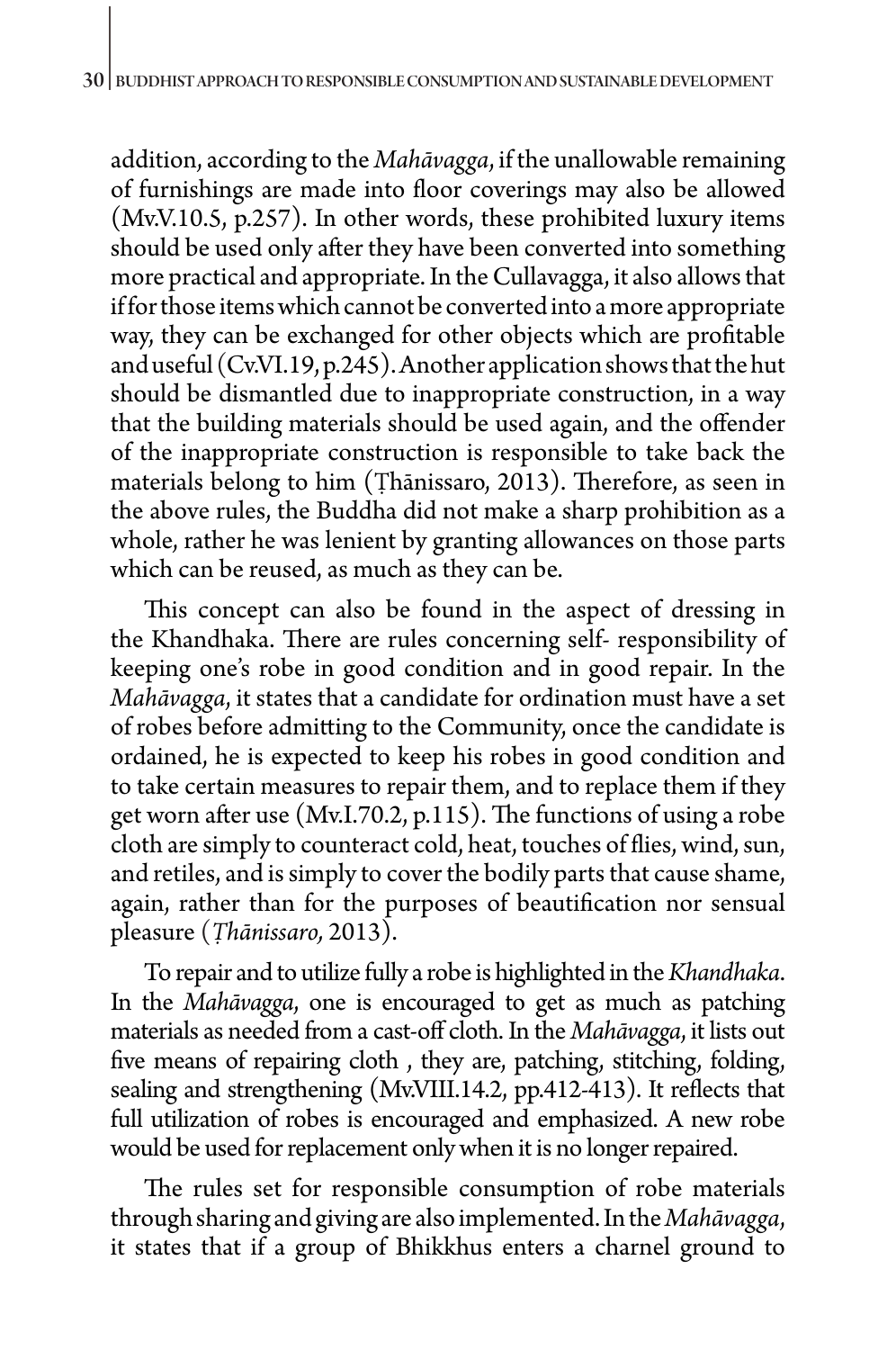gather cast-off cloth from the corpses, for those who are able to obtain cloth should share and give portions to those who do not (Mv.VIII.4, p.399). Therefore, in this way, robe materials can likely be distributed equally, for those who obtain excessively of cloth than what they actually need would not lead to waste through the practice of sharing and giving, and also for those who do not get it originally from the charnel ground can also benefit from it.

In the modern sense, Buddhism teaches us the manner of how to consume different materials. To a monk who has newly been initiated into the sangha, this knowledge is fundamental to practise Buddhist precepts. It teaches him to use his intellect to examine carefully the objects consumed and their end results (Sree, 2014, p.248-249). The *Khandhaka* suggests how one can perform a better and fulfilling life by taking his own responsibility on making consumption decisions which provide guidance for the modern people, for instances, when one received requisites from others, one is more likely to be responsible to utilize fully and wisely of the requisites given. In this sense, we can find that the concept of recycling has already been brought up during the Buddha's time. Another teaching from the text which is of modern relevance is that there is an implication that one is expected to be responsible for his own disposal of materials due to inappropriate construction of lodging, in which the dismantled building materials are required to be used again. In the modern sense, for instance, governments may promote this idea through education, as well as to conduct the law and rules by charging an appropriate rate of fees for handling disposal under self-responsibility.

Furthermore, one can learn from the text which teaches us the way of how to value material things. In the consumerism society nowadays, people tend to stop utilizing or to dispose of material things simply because those items are no longer up to the modern trend and fashion, even though they are still under good conditions. Those modern people tend to dispose of the items, for instance, free gifts from the sellers due to excess shopping or the items which are getting worn out, they act as such with less thoughtfulness of considering whether they can be reused in other productive ways. On the contrary, the *Khandhaka* suggests us on the conversion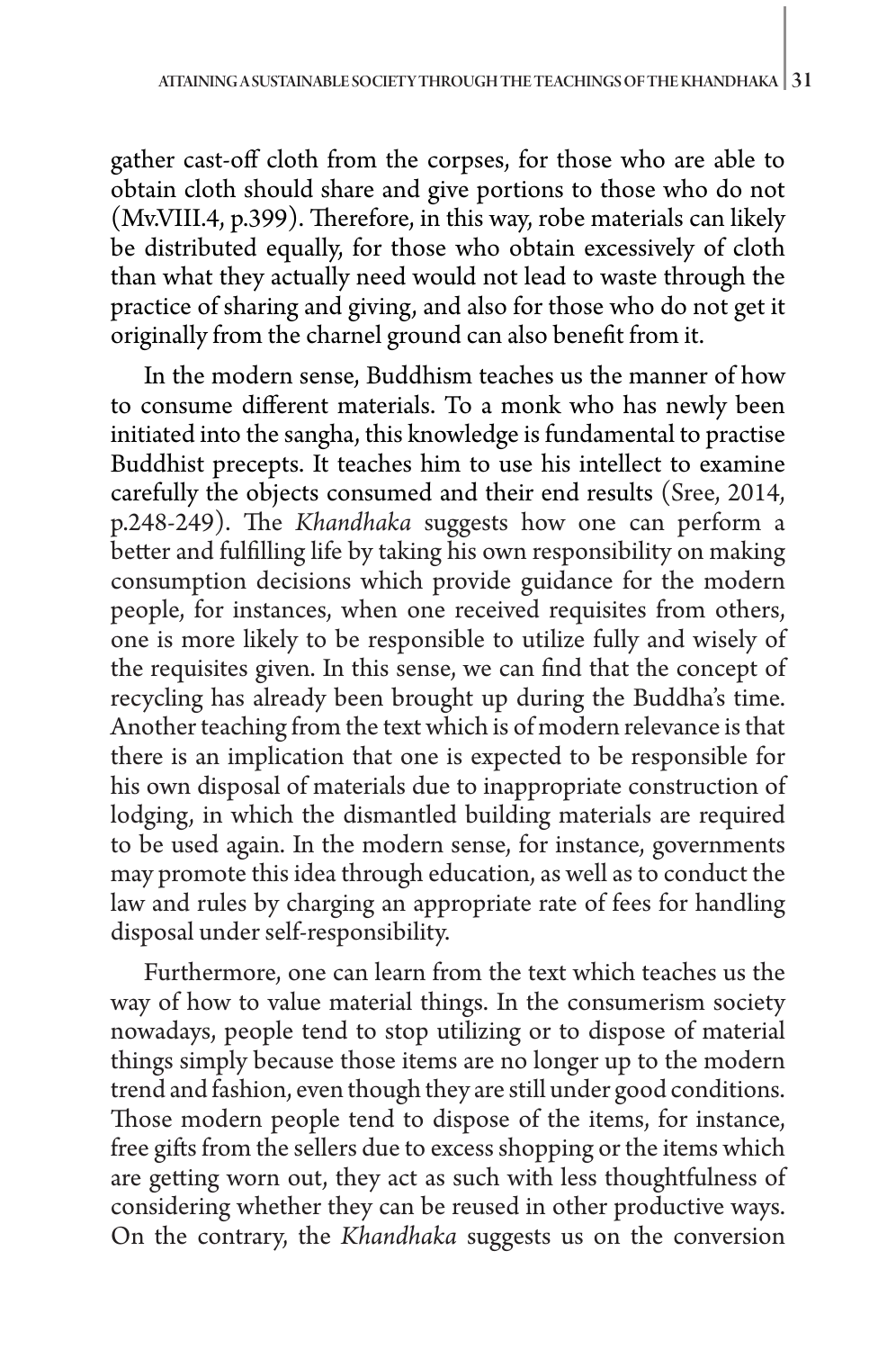of goods with others, into something more useful, appropriate or profitable. In this sense, the applications of reuse and recycling own a large extent of positive deliberation, modern people should have to understand that something which is not suitable or appropriate for one may be suitable and good for one another, and consequently, waste could likely be reduced drastically.

The Buddha encouraged his followers to practice the Four Boundless states of loving-kindness, of compassion, of sympathetic joy, and of equanimity. This practice starts by suffusing one's own mind with universal love and extended it to its family, neighbour, as well as the whole universe. We should take careful consideration when we make a consumption decision, not only we should carefully and mindfully consider about its practical purposes but also how can the consumption be made responsibly, for example, is there any ways which can make our consumption becoming more self-responsible, and also be responsible for ourselves, for our families, and extend it to the whole universe? We should consume both the human and natural resources responsibly without overexploiting them in order to sustain them for our future generations (Sree 2014, p.248).

#### 3.3. Simplification of desires

In the *Khandhaka*, there are rules pertaining to the use of luxurious items which provide guidance on how to simplify desires through daily lives. In the *Cullavagga*, there are rules which are set for the use of luxurious materials of almbowls and bowl rests, it states, "A bowl made of/with gold should not be used. A bowl made of/with silver…gems…lapis lazuli…crystals…bronze… glass…tin…lead…copper should not be used. Whoever should use one: an offense of wrong doing. I allow two kinds of bowl: an iron bowl, a clay bowl" ( $Cv.V.9.1$ , p.152). Besides, there is a restriction on the decoration of a bowl rest which promotes the practice of simplification of desires towards material items, for instance, Materials of tin and lead or others which are of less value such as bamboo and wood, are allowed for the making of a bowl rest. Moreover, certain decorations with ornamentation or figures are also prohibited, it states, "I allow you, monks, two (kinds of) circular bowl-rests; made of tin, made of lead…Monks, carved circular bowl-rests should not be used. Whoever should use one,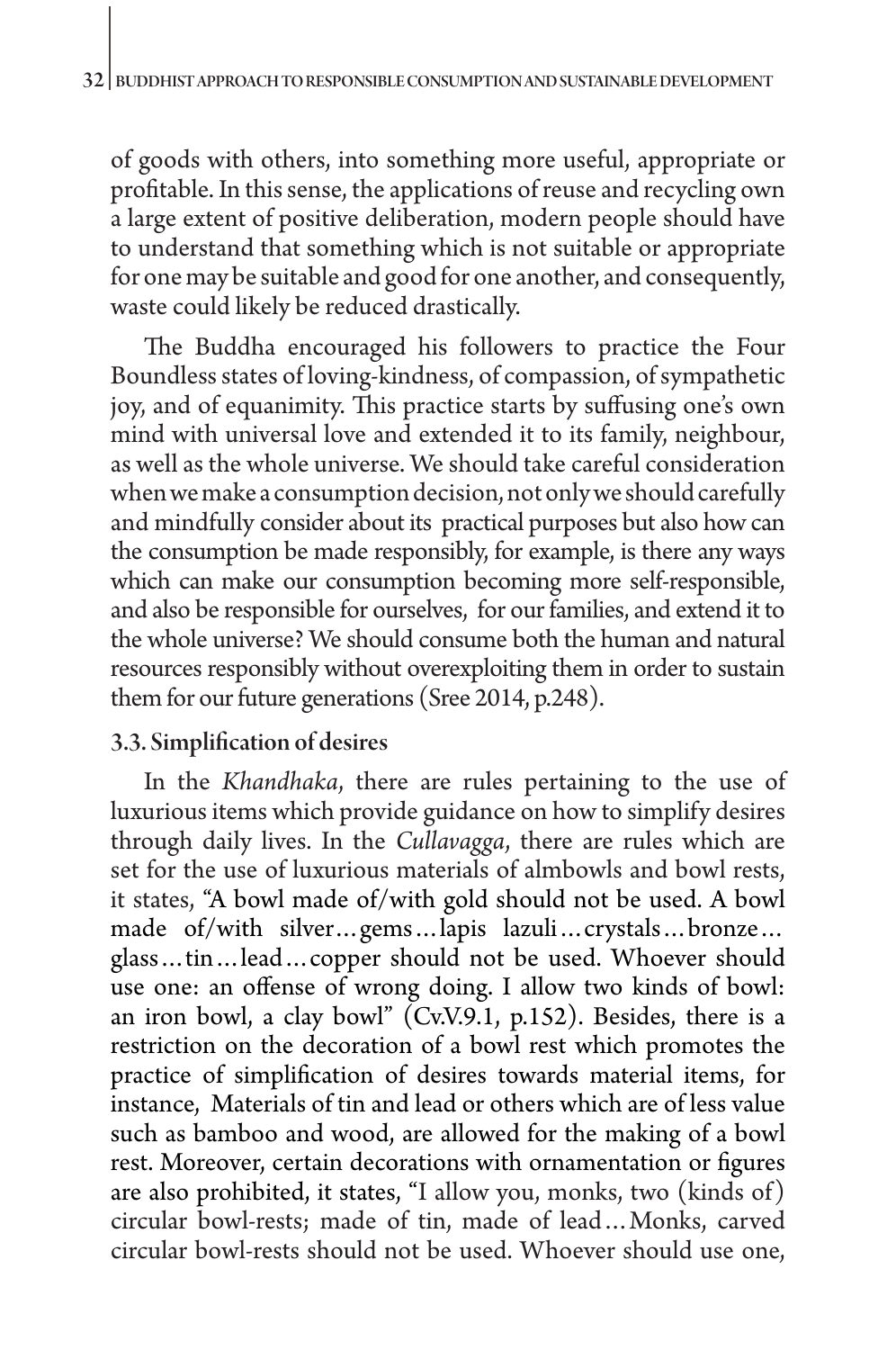there is an offence of wrong- doing. I allow you, monks, ordinary circular rests" (Cv.V.9.2, p.153).These rules are set with implications that an item itself serves only the most pragmatic functions and that any unnecessary decoration is prohibited.

Furthermore, the consumption of alcoholic beverage which may lead to the increment of sensual desires is also prohibited in the *Khandhaka*. There is a prohibition against alcoholic consumption. From the second council, a set of questions over alcoholic consumption was raised, in the *Cullavagga*, it states, "'Honoured sir, is it allowable to drink unfermented toddv ?' 'What, your reverence, is this toddy?' 'Honoured sir, is it allowable to drink whatever is fermented liquor (but) which has not fermented and has not arrived at the stage of being strong drink ?' 'Your reverence, it is not allowable' " (Cv.XII.1.10, p.418).

In the aspect of lodging, certain decorations of the human and animal body in a lodging place in which they may possibly lead to temptation over sexual desires are prohibited. The Canon forbids drawings of human forms and the Commentary further extends this injunction to any animal forms, it states, "Monks, you should not have a bold design made with figures of women, figures of men. Whoever should have one made, there is an offence of wrongdoing. I allow, monks, wreath-work, creeper-work, swordfish teeth, the five strips (of cloth design)" (Cv.VI.3.2, p.213). However, those drawings may be allowed if the illustration facilitate in the teaching of the dhamma.

In the aspect of dressing, there are rules concerning simplification of desires. There is a prohibition on the use of a mirror for the reflection of one's face. It states, "Monks, a mark on the face should not be examined in a mirror or in a water-bowl. Whoever should (so) examine it, there is an offence of wrong-doing" (*Cv. V.2.4, p.144).* The Commentary offers another allowance to check for any indications of ageing which is to be used for meditating on impermanence. (Ṭhānissaro, 2013) In addition, there is a prohibition of applying creams, glues to the face, unless for therapeutic reasons, it states, "Monks, the face should not be anointed, the face should not be rubbed (with paste), the face should not be rubbed (with paste), the face should not be powdered with chunam, the face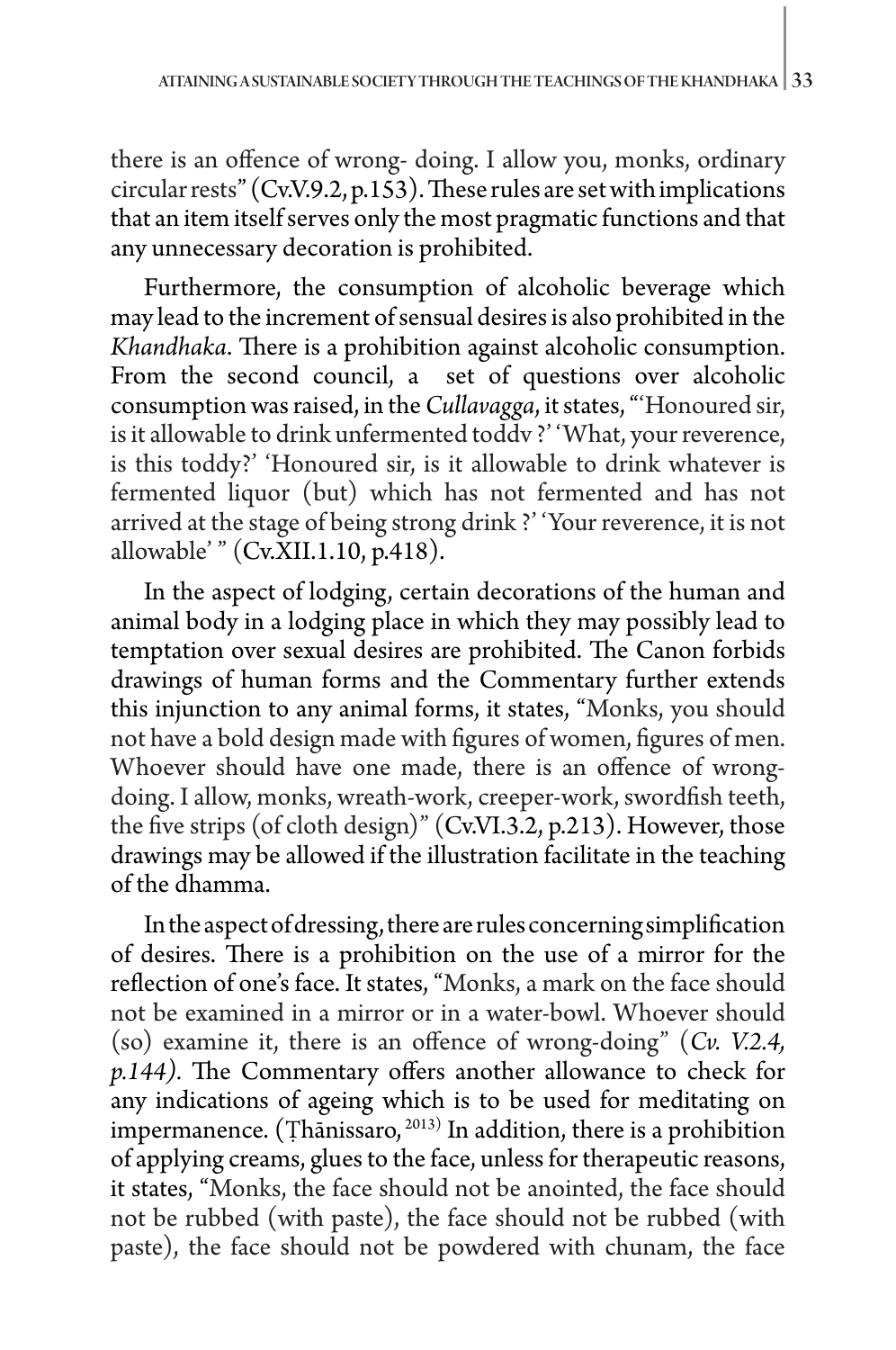should not be smeared with red arsenic, the limbs should not be painted and faces should not be painted, Whoever should do (any of these things), there is an offence of wrong-doing" (*Cv.V.2.5, p.145).* Another similar rule is applied to the context of the instruments for ears, instruments for practical purposes such as cleaning are allowed, provided that the instrument itself isn't made of luxurious or fancy materials; also ear ornaments are not allowed unless for health and meditative purposes, it states, "Monks, ear ornaments should not be worn, chains ornamental strings of beads for the throat ... ornaments at the waist ... bangles ... armlets . . . bracelets . . . finger rings should not be worn. Whoever should wear (any of these things), there is an offence of wrong-doing"(*Cv.V.2.1, p.144).*

In addition, it is worth to note that there is a consideration of simplifying others' desire as shown in the *Khandhaka*, a Bhikkhu can only put on robes in which the cloth and robe borders are cut. In the *Mahāvagga*, it states, "Monks, robes that are not cut up are not to be worn. Whoever should wear one, there is an offence of wrongdoing (Mv.VIII.11.2, p.407). From this text, it notes that Venerable Ananda sewed the pieces of cloth together with a rough stitch, so that the robes would be appropriate for contemplatives and not provoke thieves (Mv.VIII.12.2, p.409). The consideration of this act is to reduce the monetary value and therefore it is less likely to be stolen by thieves.

In the modern sense, when a monk who is firstly entered into the sangha, he is trained to be mindful over the five sensual organs therefore he will not mislead himself to the desired path. In the *Khandhaka*, we can find the guidance of how to simplify desires, even in a modern and commercial society which are led by consumerism and materialism. The Buddha set the pragmatic rules on how to simplify desires through simple lifestyle, for instances, the rules in different living aspects which refrain from the use of luxurious materials and ornaments. In a modern society, some people tend to purchase luxurious items because those items represent fame and reputation for themselves. However, what are the justifications of using luxurious items in a modern society? It is argued that it is also important for a modern society to sustain through the diversity of consumption patterns and settings as they are often relating to the development of enterprises, employment, as well as distribution of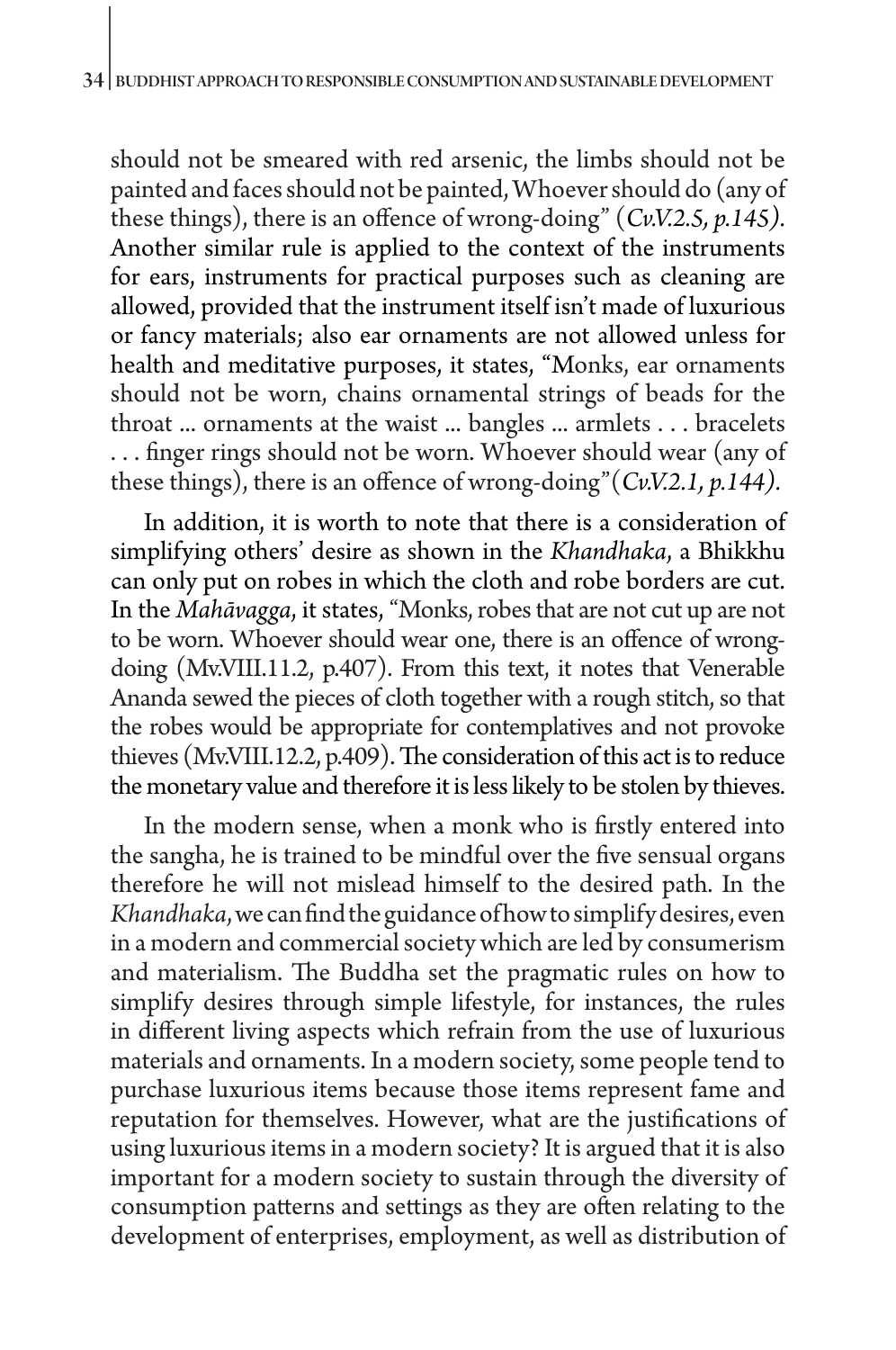wealth. Nevertheless, it could be a practical suggestion to postpone the present consumption on those unnecessary items and to save up the capital for the better use at the latter time, perhaps for the next generations or on the purposes for helping to those in need.

It is generally agreed that simplification of desires helps one to develop tranquillity in mind and it is crucial for one's spiritual growth. Since morality is one of the key components in developing a healthy society, there are modern implications in the *Khandhaka* indicating how one should be aware of oneself over temptation, for instance, sexual temptation, indulgence in alcohol and drugs, in which they may interfere with not only his own spiritual growth in the present generation, but also for the sake of the wellbeing of the next generations. The author states, in order to be successful in life, one is based upon the 'maturation of the heart and spirit' rather than accumulations of material goods (Yamamoto, 2010, p.141). Kovács Gábor (2011, p.31) agrees with this idea and he states that the Buddhist strategy is the opposite of the cultivation of desires as profit motive as it requires ever-increasing demands while Buddhism recommends moderation in consumption, in order to achieve a higher level of satisfaction and real wellbeing.

It is worth to note that, the practice of simplification of desires implies that an individual is willing to put it with entire devotion and happiness. The Canon provides guidance of right attitudes of contentment that a Bhikkhu should develop with whatever he receives from others. According to the *Aṅguttara Nikāya*, it states that "This Dhamma is for one who is content, not for one who is discontent.' Thus was it said. With reference to what was it said? There is the case where a Bhikkhu is content with any old robecloth at all, any old almsfood, any old lodging, any old medicinal requisites for curing illness at all. 'This Dhamma is for one who is content, not for one who is discontent' (AN IV, pp.228-229). Furthermore, a Bhikkhu should also make sure that his contentment does not lead to pride, that means he will not use the requisites given with attachment; even if he is not receiving any requisites, he will not be agitated (AN II, p.27). In this way, the requisites fulfil their intended purposes as tools to the training of the mind.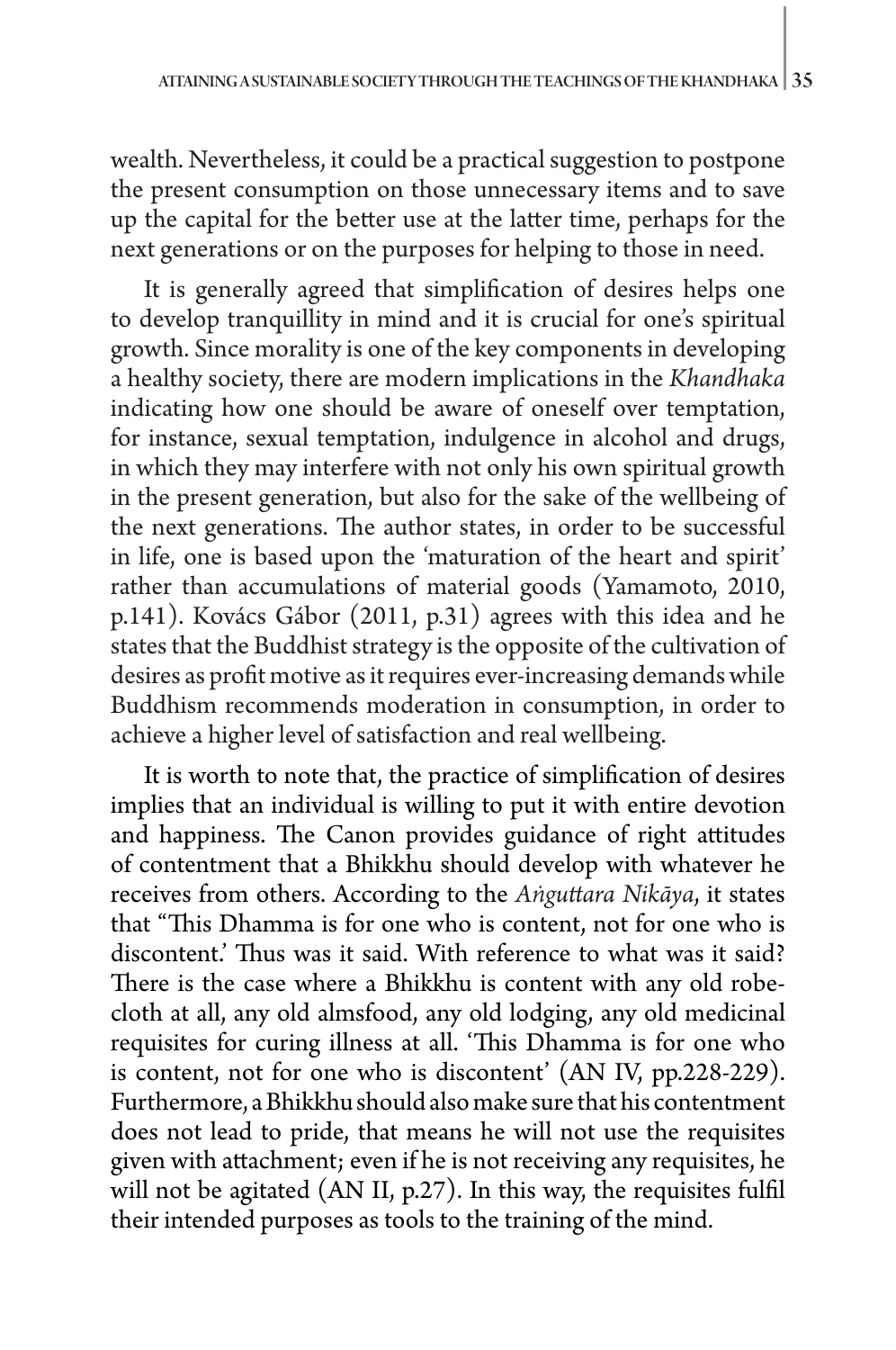#### 4. CONCLUSION

To conclude, for a healthy and sustainable society, the practices of virtues are found in different aspects in the *Khandhaka*, in the contexts of non-harming, responsible consumption, and simplification of desires. In any society, these virtues should be developed for the sake of not only the present generation but also the future generations. In addition, under the concept of dependent co-arising, any economic and human problems will, therefore, in turn to be more serious if proper actions are not taken (Yamamoto, 2010 pp.138-141). Furthermore, according to the teachings of the Middle Way, it is crucial to fulfill the requirements of balancing between different viewpoints and entities and to avoid getting into extremes. All of these concepts raise the importance of controlling desires and limiting consumption, one shall also put careful consideration the importance and connection of harmony, among people and societies, into their decision making.

Though sustainability in a Buddhist sense is not equivalent to that of a modern sense. Since the necessary material requisites are very important for spiritual attainment and development, in monastics, the purposes of having appropriate wellbeing of a Bhikkhu only serve as a tool for inner and spiritual perfection and their requisites are mostly given by lay-followers and donors. Therefore, we should note that the concept of sustainable development of a modern society can't be interpreted and applied solely based on a Buddhist viewpoint however it provides a tool for modern people when they are engaging in economic activities and making social and personal decision, which the virtues and the teaching of the Buddha can serve as a ground (Kovács, 2011, p.22). Furthermore, achievement throughout everyday life depends on the development of the heart and soul instead of gathering and collections of material merchandise. Even though it is certainly true that the entities which have been discussing are difficult to quantify scientifically, there is no loss for us in holding high expectation and in doing good, rather it is ensuring of the accomplishment of non-harming, responsible consumption, and simplification of desires, in order to achieve the realization of inner freedom from suffering.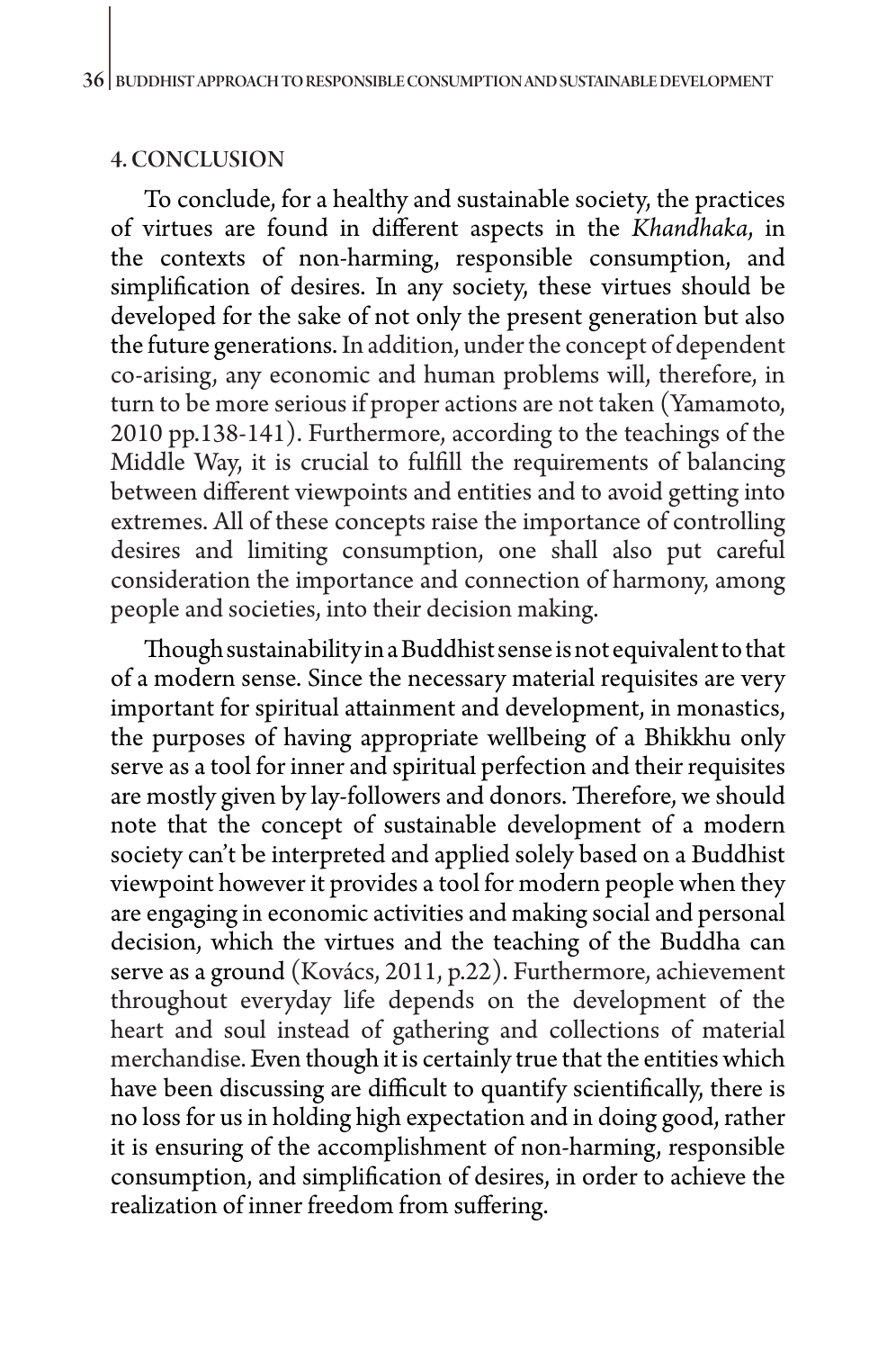## ABBREVIATIONS

- $AN$ ṅguttara Nikāya
- PTS Pāli Text Society
- Mv Mahāvagga
- Cv Cullavagga
- Kh Khandhaka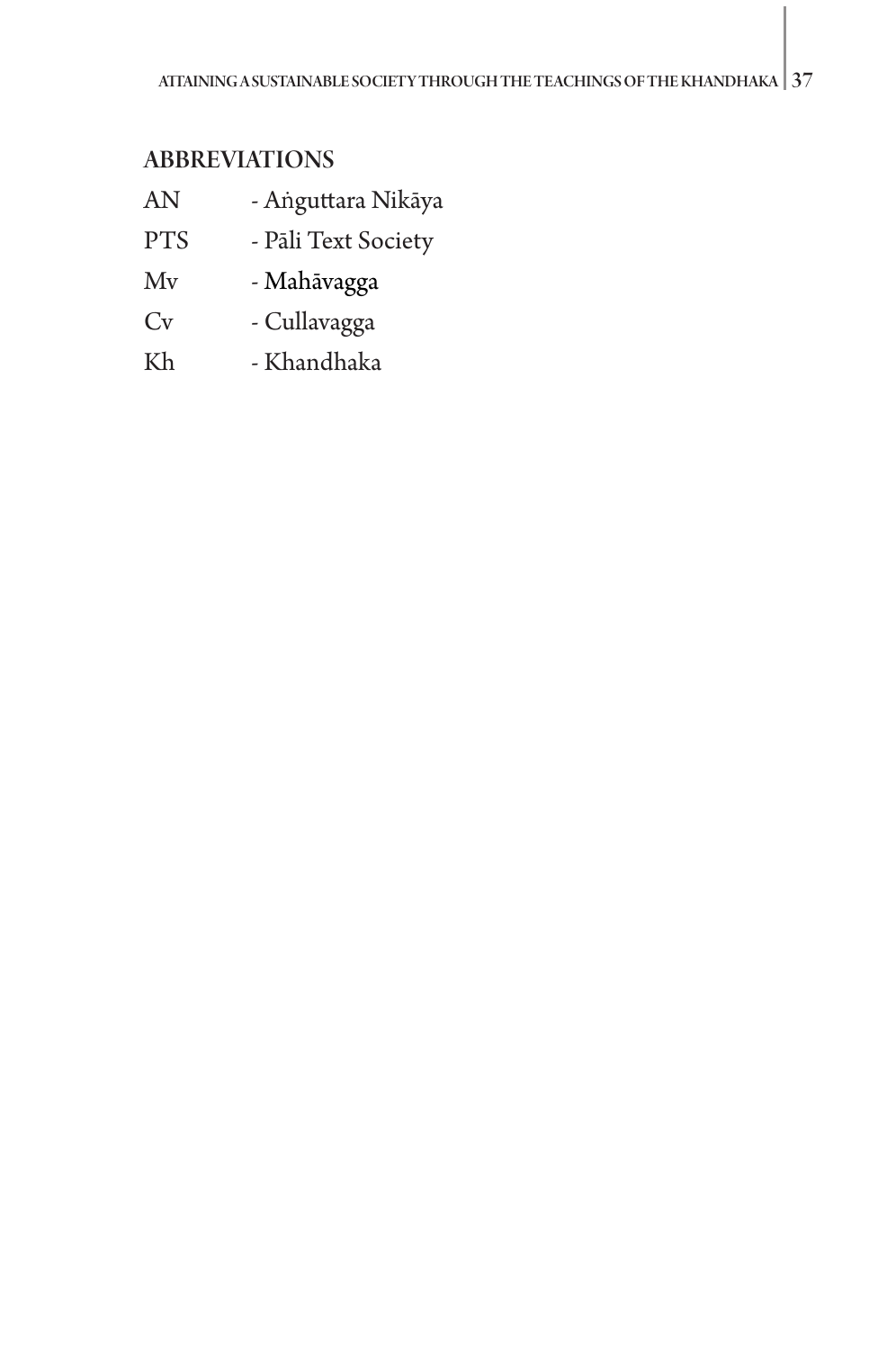## Bibliography Books

- Akira, Hirakawa, Paul Groner (tr.) (1990), *A History of Indian Buddhism*, University of Hawaii Press, University of Hawaii.
- Cabezón, J. (2003), *Buddhist Theology: Critical Reflections by Contemporary Buddhist Scholars,* 2nd edn, Buddhist Theology in the Academy, London: Routledge Curzon.
- Davids, T.W. Rhys, and Hermann Oldenberg (1881), *Vinaya Texts Part I: Translated from the Pāli*. Oxford: At the Clarendon Press.
- Donella H. Meadows, Jorgen Randers and Dennis L. Meadows (1992), "*Beyond the Limits*", Chelsea Green.
- *Hinüber,O. von, and* Wezler Albrecht, Witzel Michael (eds.) (1996), *A Handbook of Pāli Literature, vol. 2*, Walter de Gruyter. Berlin. New York.
- Horner, I.B. (tr.) (2001), *The Book of Discipline: Volume V*. Oxford: The Pāli Text Society.
- Horner, I.B. (tr.) (2007), *The Book of Discipline: Volume IV*. Lancaster: The Pāli Text Society.
- Morris, Richard, and Hardy, Edmund (eds.) 1885-1900. *The Aṅguttara Nikāya*, 5 vols. The Pāli Text Society, London.
- Norman, K.R. (1983), *A History of Indian Literature - Pāli Literature,*  Volume 7. Wiesbaden: Harrassowitz.
- Prebish, Charles S. (1994), *A Survey of Vinaya Literature, volume 1*, Jin Luen Publishing House, Taipei.
- Ṭhānissaro, Bhikkhu (2013), *The Buddhist Monastic Code II*. Valley Center: Metta Forest Monastery.
- Thomas, E.J. (1933), *The History of Buddhist Thought*, London.
- WCED: World Commission on Environment and Development (1987), *Our Common Future: the Brundtland Report*, Oxford: Oxford University Press, New York.
- Wee, V. (2001), *Buddhist Approach to Economic Development*, book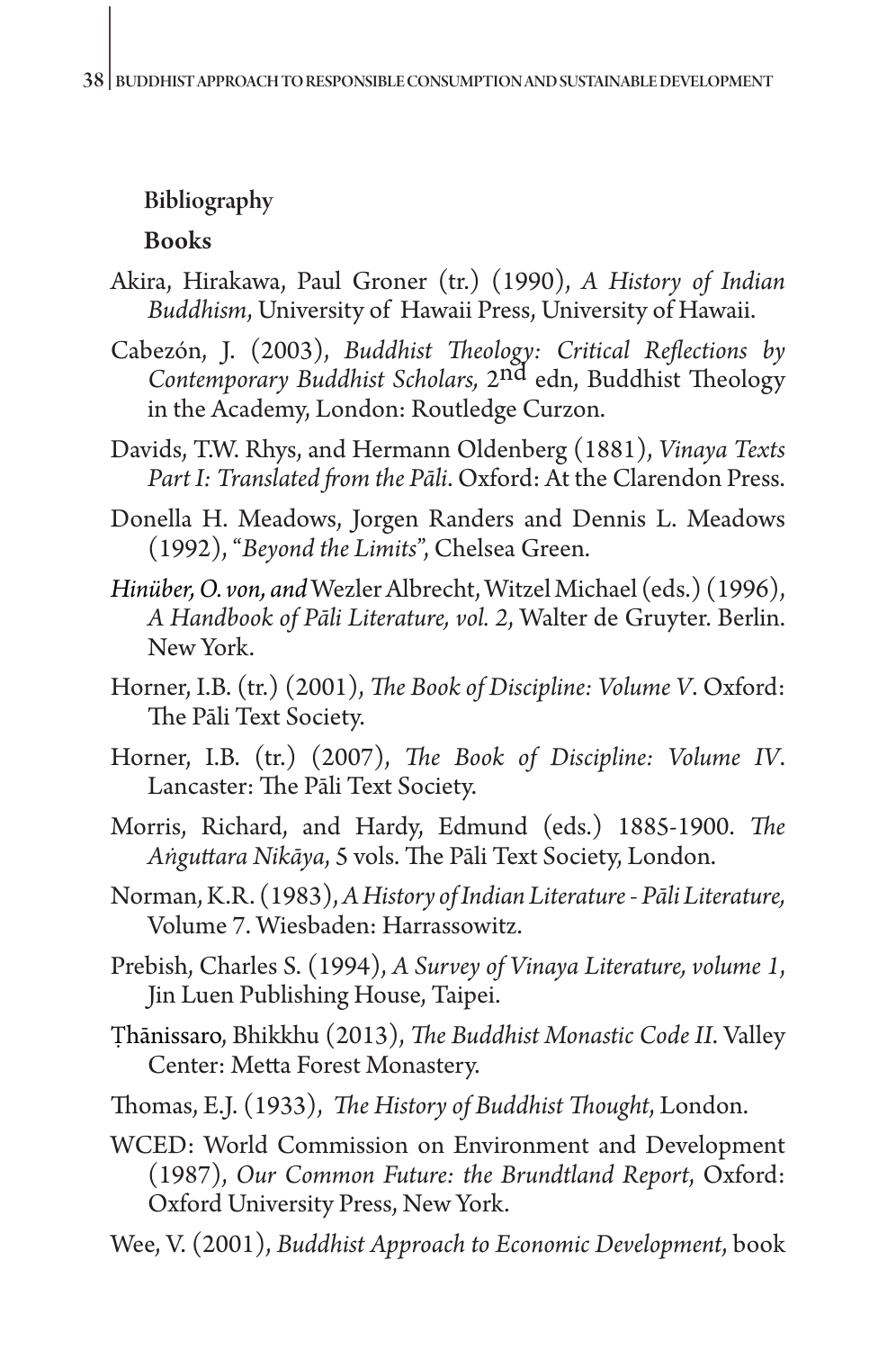titled *Buddhist Perspective in the Face of the Third Millennium*, Buddhist Fellowship, Singapore.

- Wijayaratna, Mohan (1990), *Buddhist Monastic Life according to the texts of the Theravāda tradition*. Cambridge: Cambridge University Press.
- Winternitz, M. (1933), *A History of Indian Literature*, Vol. 2. University of Calcutta.
- Zsolnai, L. (2008), *Buddhist Economic Strategy*, book titled *Frugality*, International Academic Publishers, Bern.
- Zsolnai, L. (2011), *Why Buddhist Economics*, book titled *Ethical Principles and Economic Transformation---A Buddhist Approach*, Springer, Dordrecht, Heidelberg, London, New York.

#### Journal articles, theses, and dissertations

- Dhirasekera, Jotiya (1964), 'Buddhist Monastic Discipline: A study of its origin and development in relation to the Sutta and Vinaya Pitakas.' Doctoral thesis, University Park, Peradeniya, Ceylon.
- Kai, Sheng (2015), 'The basic mode of the lay-Samgha relationship in Indian Buddhism, its representations in and repercussions for Chinese Buddhism', *Studies in Chinese Religions* vol.1, no.2.
- Kovács, Gábor (2011), 'Sustainability and Buddhism', *2nd International Sustainability Conference: People Planet Prosperity*, Suscon.
- Yamamoto, Shuichi and Victor S. Kuwahara (2010), 'Sustainability and Buddhism: How do we measure quality of life and degree of happiness?' *Journal of Oriental Studies*, Vol. 20, The Institute of Oriental Philosophy, Tokyo, Japan.
- Sraman, Sree Mattananda (2014), 'Buddhism and Innovative Sustainable Development', *The Business & Management Review*, Vol 4, No 4, Siam University, Bangkok, Thailand.

#### Electronic resources

*Hinüber, O. von* (1997), 'Buddhist Law According to the Theravāda -Vinaya II: Some Additions and Corrections.' *Journal of the*